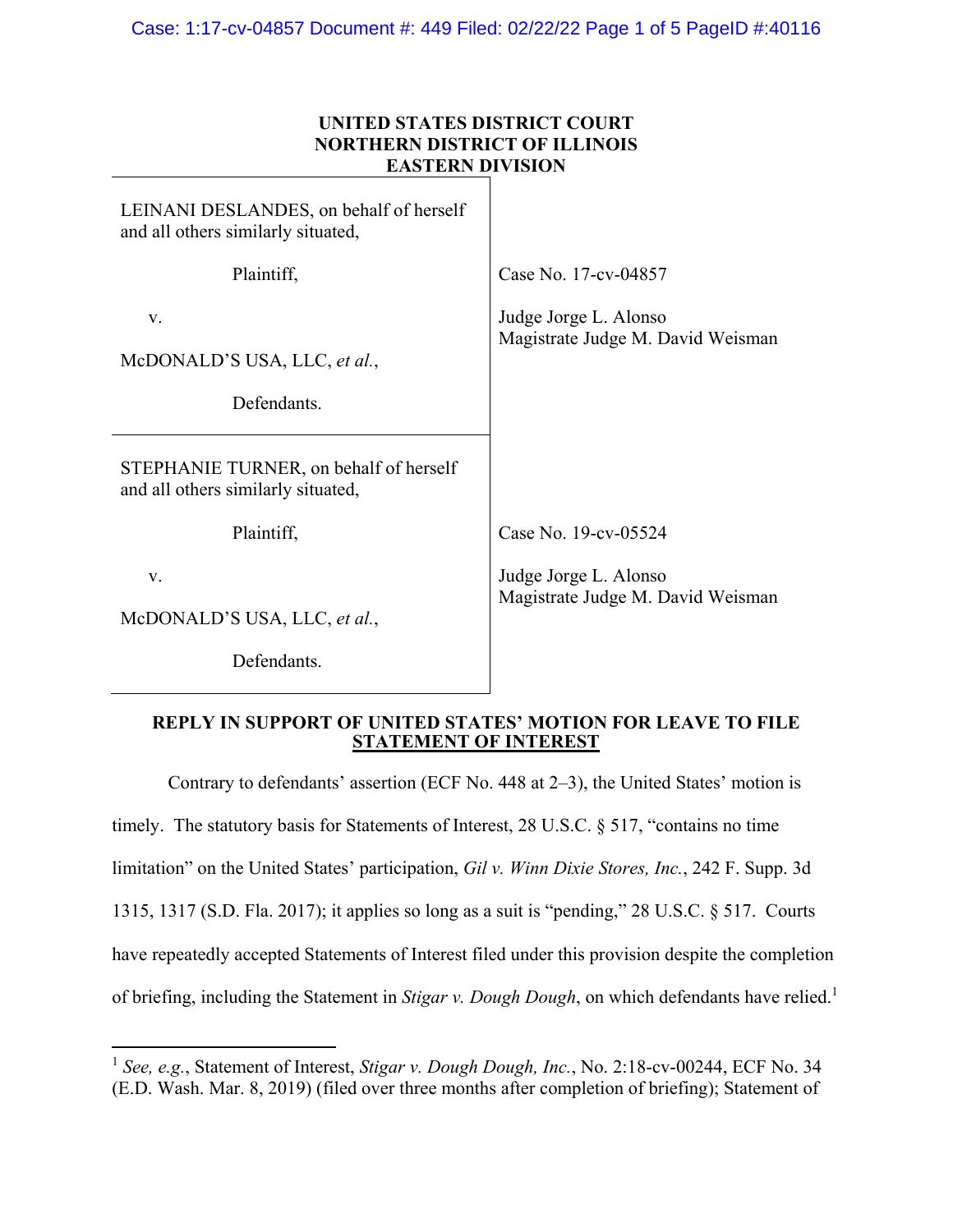#### Case: 1:17-cv-04857 Document #: 449 Filed: 02/22/22 Page 2 of 5 PageID #:40117

Defendants are also mistaken to suggest that the Court would not benefit from the government's participation in this private antitrust case. (ECF No. 448 at 2–3.) Defendants have repeatedly cited the *Stigar* Statement, including in the pending dispositive motion. (ECF No. 108 at 6; ECF No. 370 at 6; ECF No. 379 at 15.) The United States has an interest in explaining why the *Stigar* Statement does not fully and accurately reflect the government's current views. Moreover, the government's outdated views in *Stigar* predated the Supreme Court's decision in *NCAA v. Alston*, 141 S. Ct. 2141 (2021), and the Court would benefit from hearing the government's position on *Alston*'s application to this case. Defendants note that this Court discussed *Alston* at the class certification stage (ECF No. 448 at 2), but that discussion does not eliminate the need for further analysis of *Alston* to resolve the pending dispositive motion, as defendants demonstrate by citing *Alston* multiple times in the motion. (ECF No. 379 at 11, 13, 17.) In addition, the United States has an interest in advocating correct interpretations of the antitrust laws, including in private cases, to facilitate "the longstanding [Congressional] policy of encouraging vigorous private enforcement of the antitrust laws." *Ill. Brick Co. v. Illinois*, 431 U.S. 720, 745 (1977). That interest exists not only in appellate cases that "bind the DOJ or any other individual" (ECF No. 448 at 3), but also in district court cases that bind the parties and serve as persuasive authority.

Interest, *Global Music Rights, LLC v. Radio Music License Comm., Inc.*, No. 2:16-cv-9051, ECF No. 111 (C.D. Cal. Dec. 5, 2019) (filed three-and-a-half months after completion of briefing); Statement of Interest, *NSS Labs, Inc. v. CrowdStrike, Inc.*, No. 5:18-cv-05711, ECF No. 91 (N.D. Cal. June 26, 2019) (filed over five months after completion of briefing and four weeks after oral argument); Statement of Interest, *Seaman v. Duke Univ.*, No. 1:15-cv-462, ECF No. 325 (M.D.N.C. Mar. 7, 2019) (filed over two weeks after defendants served reply briefs in support of summary judgment motions and three business days before oral argument). In *Stigar*, the United States filed a notice of its intent to file a Statement under 28 U.S.C. § 517 nearly two months after the completion of briefing and twelve days before oral argument, noting that it would be unable to submit its Statement before the February 6 argument date. The district court postponed the argument, and the United States filed its Statement on March 8, 2019.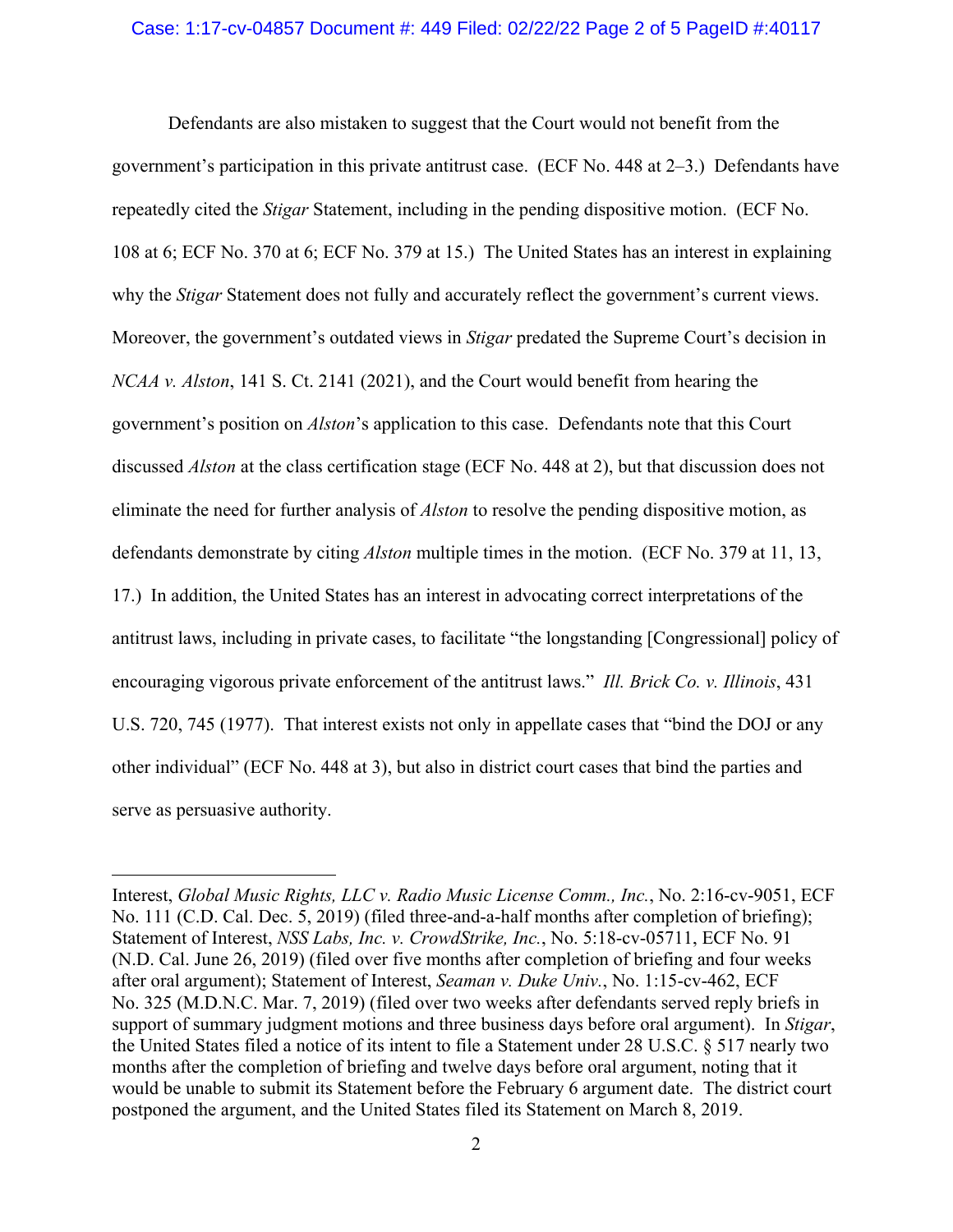#### Case: 1:17-cv-04857 Document #: 449 Filed: 02/22/22 Page 3 of 5 PageID #:40118

The two cases on which defendants rely (ECF No. 448 at 3) are inapposite. While those courts considered multiple factors, including whether the filings were "timely, useful, or otherwise necessary to the administration of justice," *LSP Transmission Holdings, LLC v. Lange*, 329 F. Supp. 3d 695, 703 (D. Minn. 2018), their multi-factor analysis has no basis in the text of § 517; neither opinion even cites the statute. In any event, those factors counsel in favor of allowing the government's filing here: The short briefing period proposed by the United States will not significantly delay the proceedings; no party will suffer prejudice as a result of the filing; no party has—or possibly could have—articulated the United States' current views on the matters at issue; and providing those views will be useful given that defendants relied on an outdated version of them in a pending motion.

Finally, the United States would not object if the Court granted both parties leave to respond to its Statement of Interest, a possibility that the United States suggested in its motion. *See* ECF No. 446 at 2.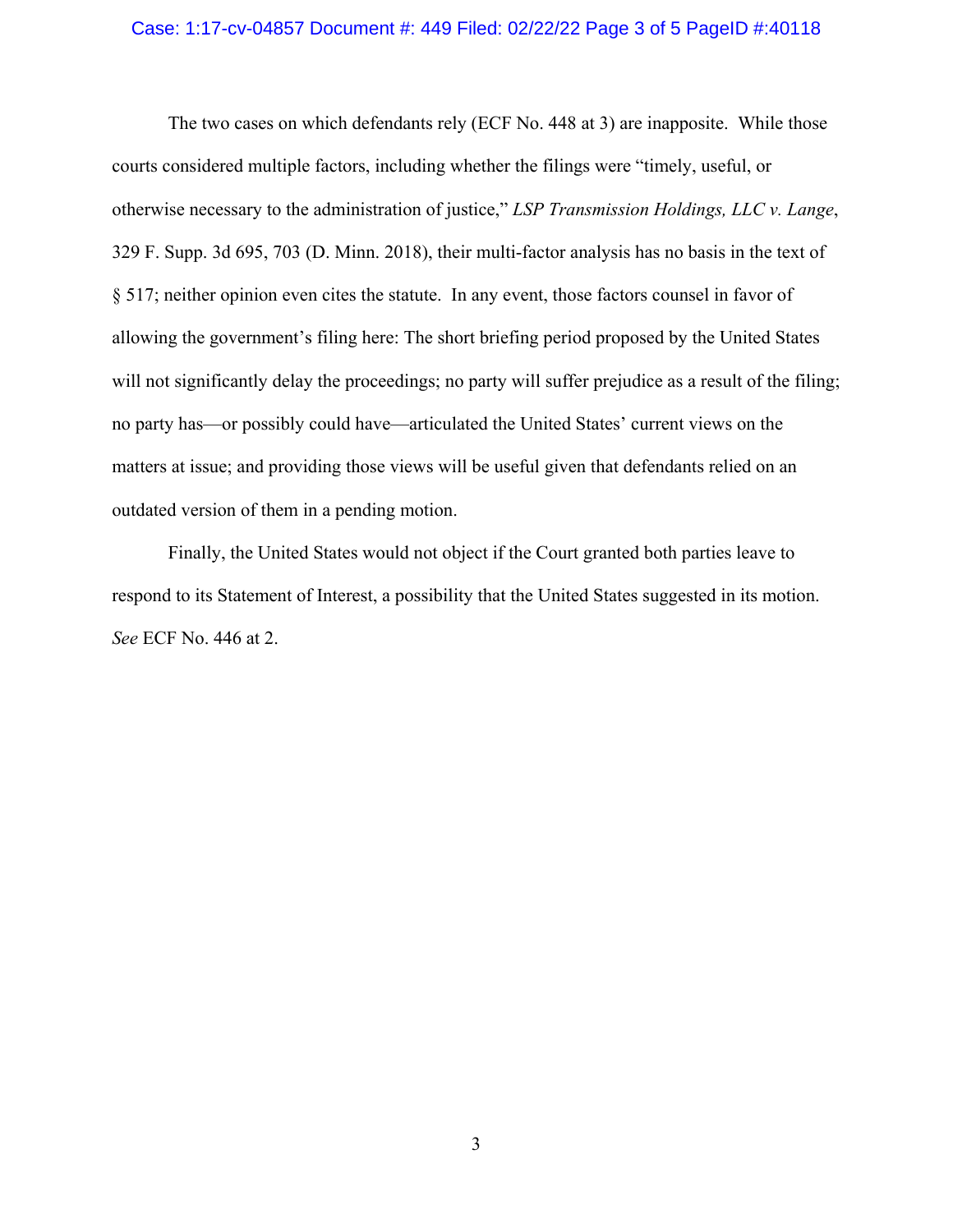February 22, 2022 Respectfully submitted,

*/s/ Peter M. Bozzo* 

 JONATHAN S. KANTER *Assistant Attorney General* 

**DOHA MEKKI** *Principal Deputy Assistant Attorney General* 

 DANIEL E. HAAR NICKOLAI G. LEVIN PETER M. BOZZO  *Attorneys* 

**UNITED STATES DEPARTMENT OF JUSTICE** ANTITRUST DIVISION

 950 Pennsylvania Avenue, NW Room 3224 Washington, DC 20530-0001 Telephone: (202) 368-4122 Email: peter.bozzo@usdoj.gov